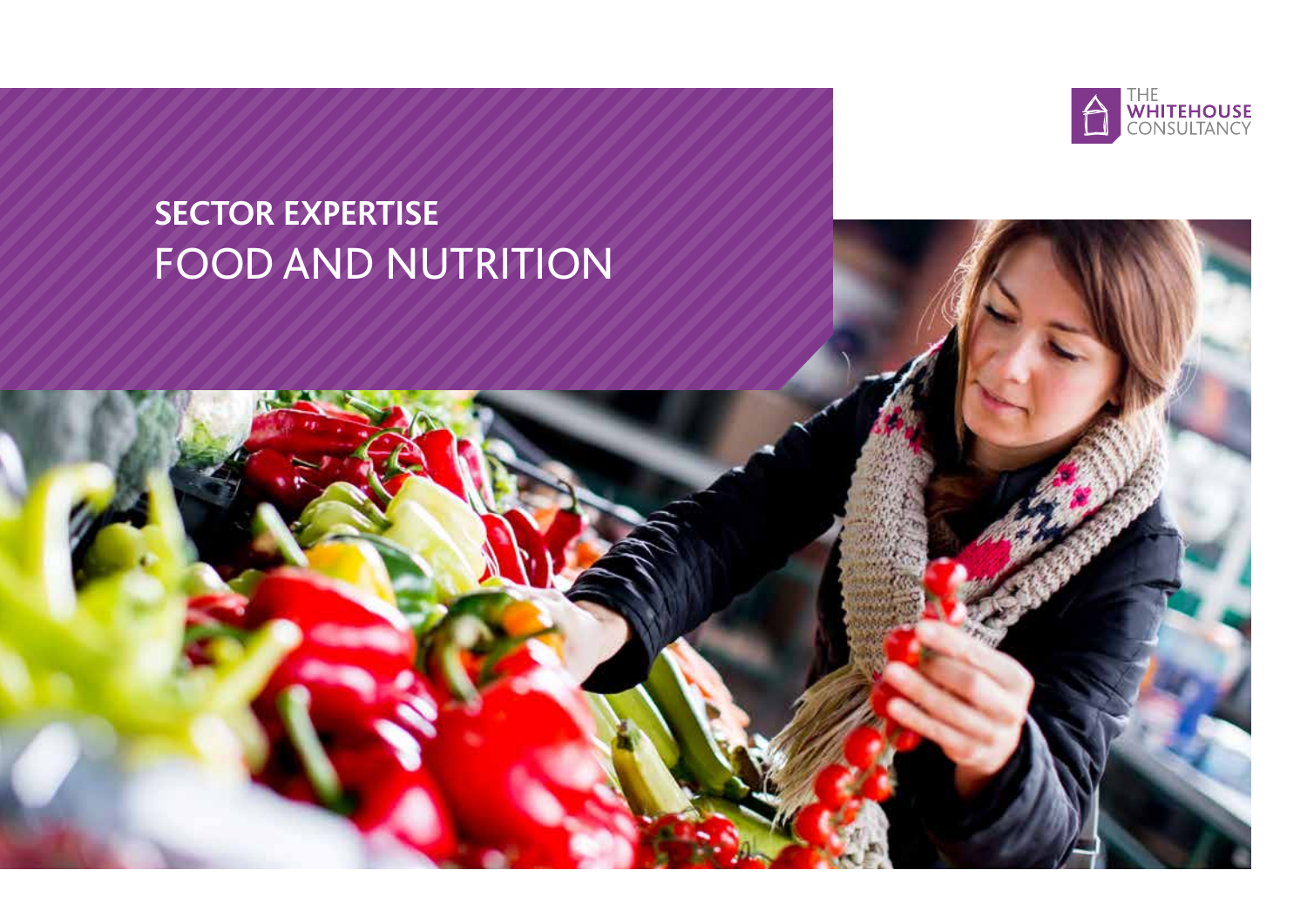### **Contents**

| Introduction                                 |         |
|----------------------------------------------|---------|
| Our clients<br>_______________________       | 4       |
| The Whitehouse Approach                      | $5-6$   |
| Our services                                 | $7 - 9$ |
| Health foods, vitamins & mineral supplements | 10      |
| Dietetic foods                               | 11      |
| Ingredients, additives and flavourings       | 12      |
| International trade and customs issues       | 13      |
| Obesity management                           | 14      |
| Contact details                              | 15      |
|                                              |         |

**In** ×

- -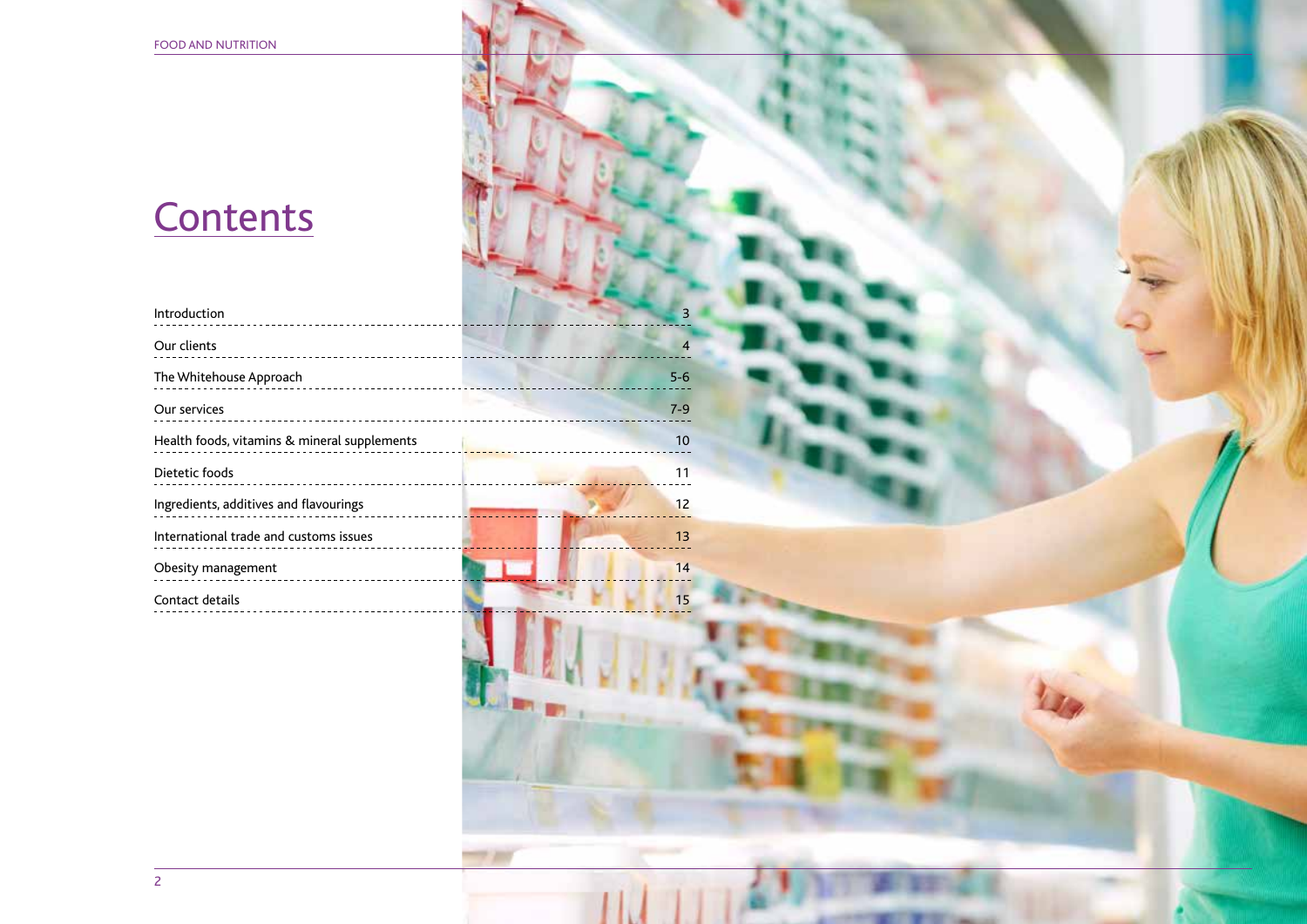### Introduction

# No substitute for experience



Food and nutrition is a fast-changing and developing sector, covered by an equally fluid regulatory framework. Each year the industry feels the commercial impact of new and often complex regulations, mainly developed by EU legislators. In addition, environmental targets and public health issues such as obesity, smoking and alcohol consumption remain priorities for many governments. All of this requires attention and engagement from industry.

Deciding how and when to engage can be difficult: many interest groups including competitors, trade associations or consumer organisations, co-own the debate. As the leading specialist in public affairs and communications for the food and nutrition sector, The Whitehouse Consultancy can help you make your voice heard.

#### **Developing links, building influence**

We have a strong track record of developing effective links between our clients, regulators and policy makers in the United Kingdom, European institutions, individual member states and globally. And our detailed knowledge of the regulatory framework and experience in the decision-making and

policy-development arena means we are ideally placed to support your organisation through public affairs activity.

Our consultants have a wide range of experience across the sector and provide full public affairs and corporate communications advice across all regulatory, political and media audiences.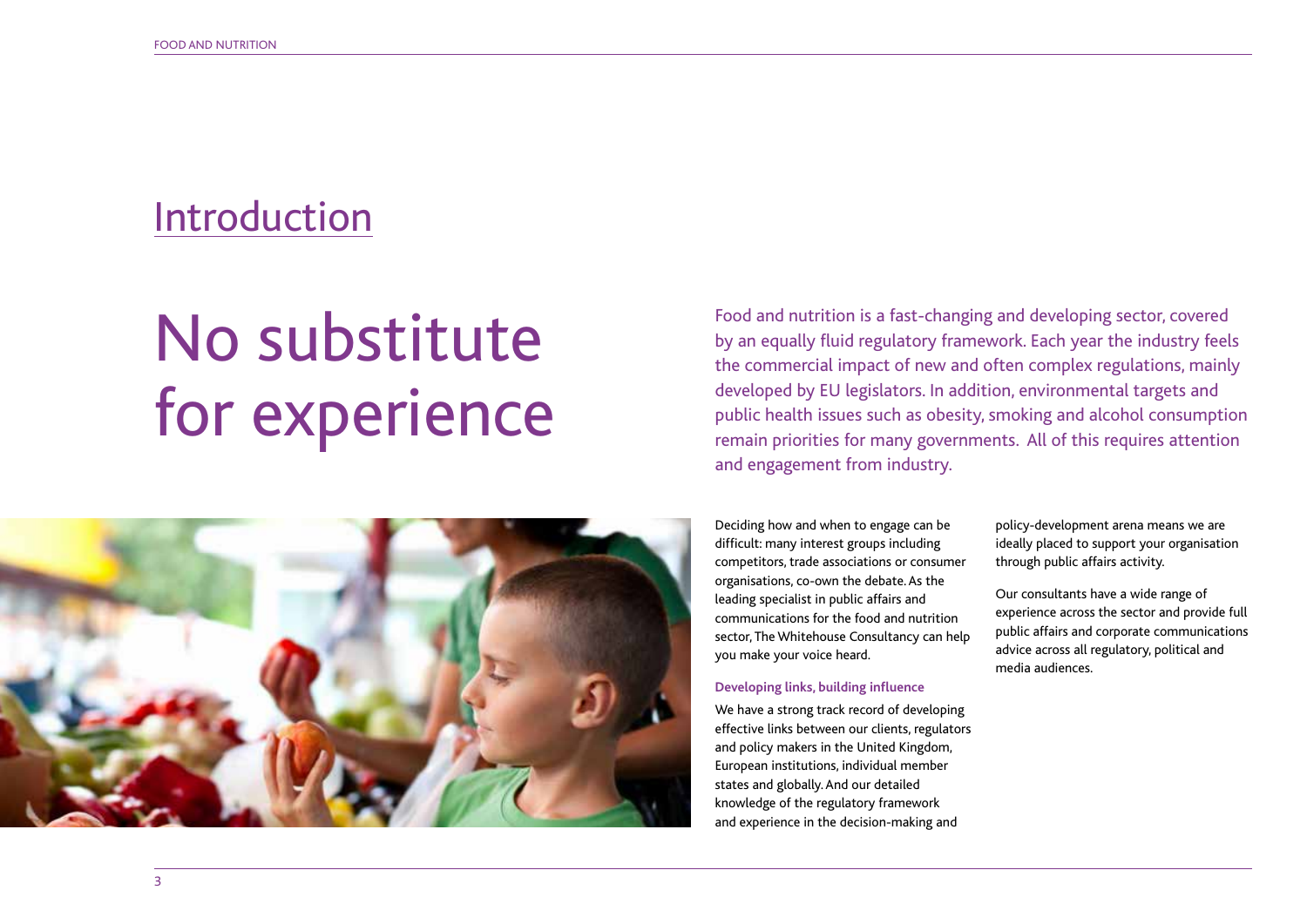### Our clients

# Some of our food and nutrition clients

Our credentials in the sector include successful projects with EU-wide trade associations and consumer organisations, as well as global corporations and small specialist businesses; raising their profile, developing their authority, and building their influence.

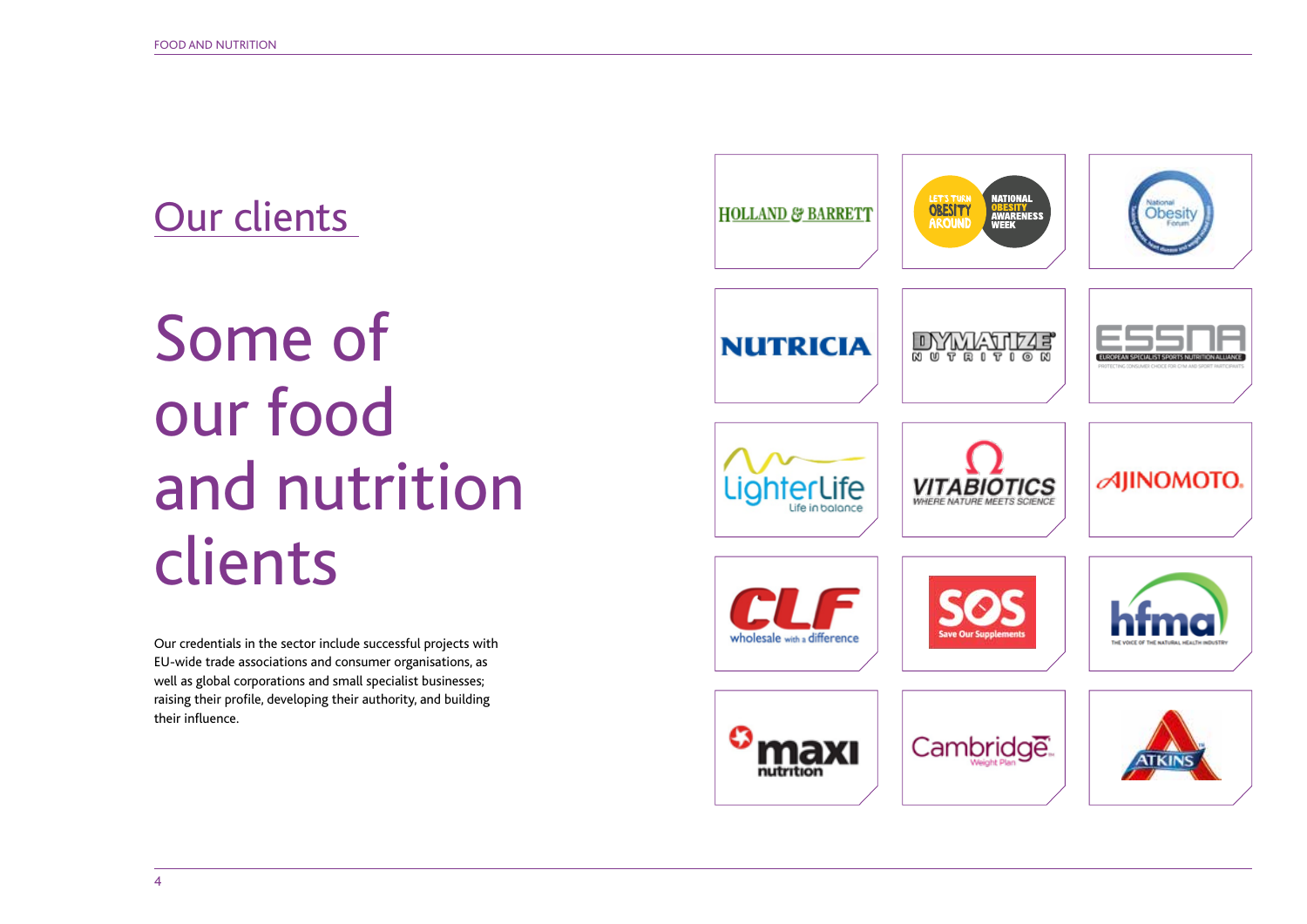### The Whitehouse approach

The regulatory and policy framework for the food and nutrition sector is a complicated area subject to continuous change. Our aims are to ensure you understand how regulations and policies impact upon your organisation, and that you are able to make your voice heard by the right people, at the right time and in the right way.

The past couple of years have certainly not been quiet for the industry. Food businesses have had to continually respond to a spate of new requirements including new rules on nutrition and health claims, new food information and labelling requirements; new legislation covering foods for specific groups; moves to reform novel foods legislation; official controls and organic production; and the establishment of EU-wide lists of additives or flavourings.

Public health policies and environmental and food waste targets have also been under the spotlight. As well as ensuring the safety of food, policy-makers are increasingly concerned with nutrition, quality and sustainable production. This is unlikely to change over the next few years and international developments, such as the Transatlantic Trade and Investment Partnership (TTIP), are only likely to further complicate matters.

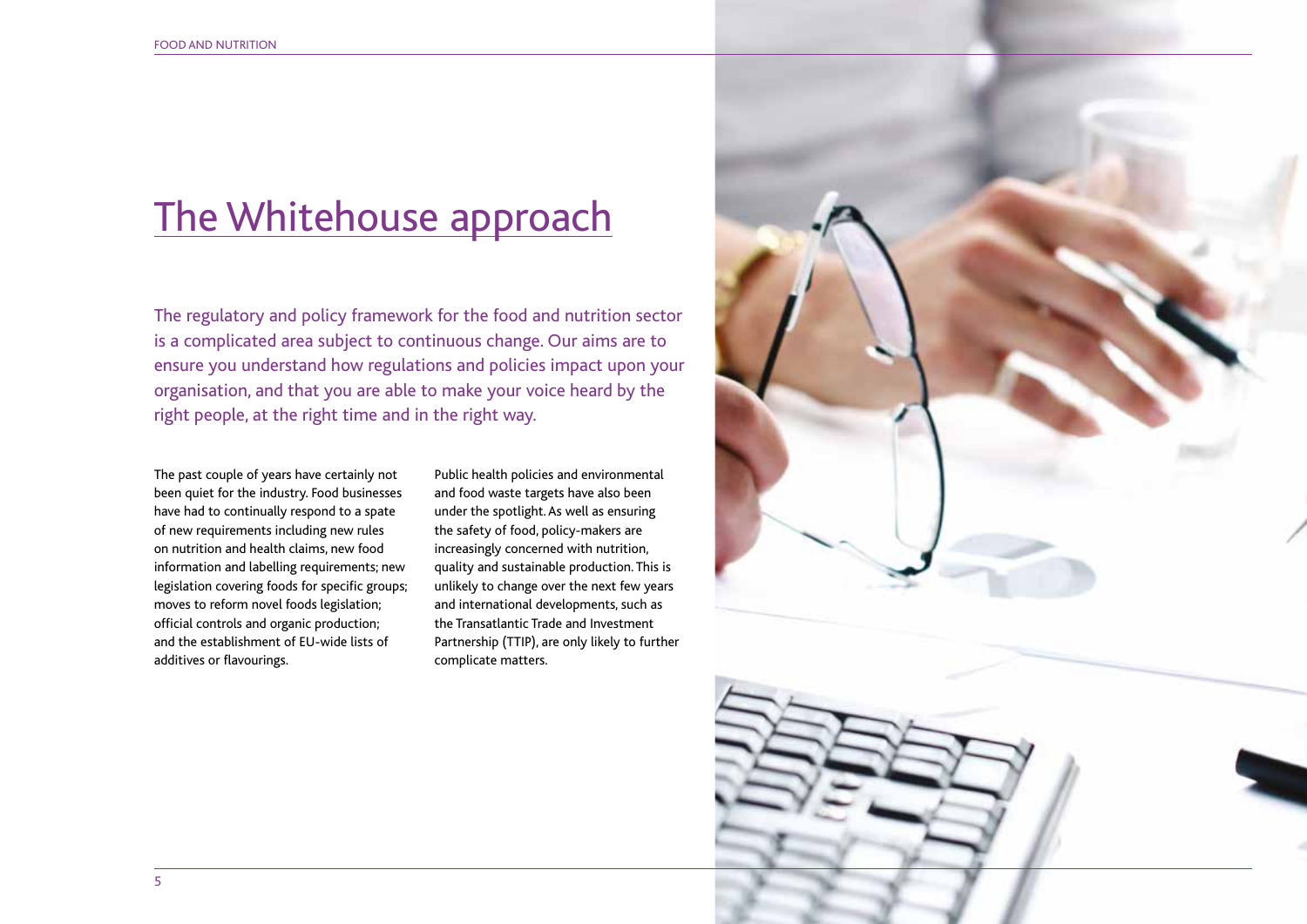### The Whitehouse approach



Before any intervention, we work closely with clients to assess the implications of regulation, policy, public opinion and consumer trends.

Based on a thorough understanding of the relevant opportunities and threats, we will create your bespoke and pro-active engagement plan.

Your public affairs campaign will be focussed on your individual needs – supplementing collective activity through trade associations and other alliances. This will help build your profile and reputation, and enable you to campaign on issues of unique concern.

With a clear plan of action that takes into account the policy and political agenda, we will make sure you talk to the right people, at the right time and with the right brief.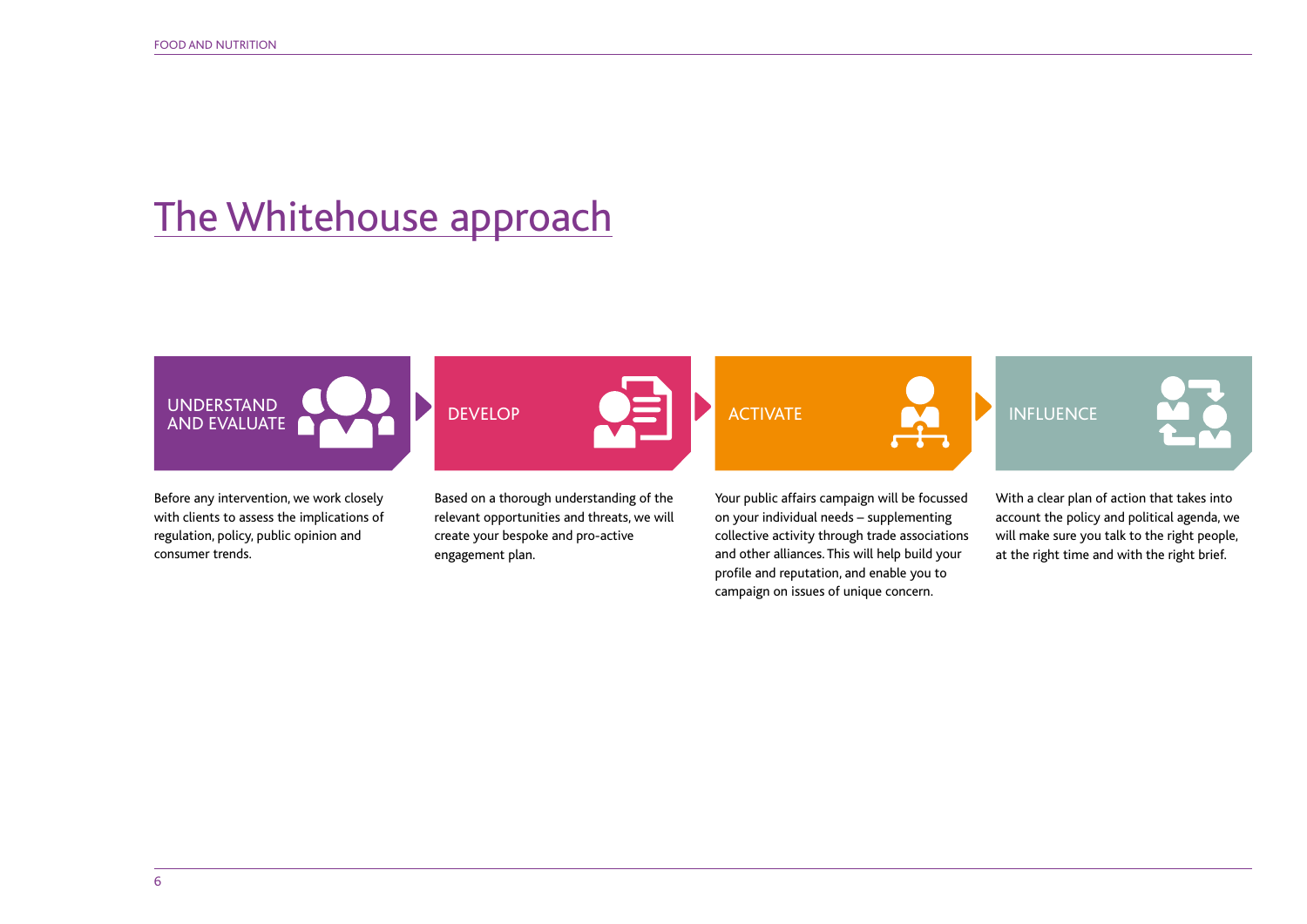### Our services

Our expertise in food and nutrition means we are able to deliver a number of specialist services. These include tailored monitoring services, which ensure that you are up to speed with the developments in the sector; public affairs and lobbying, crucial to make your voice heard by political audiences and regulators; public relations and crisis management, which enable you to manage your profile in the public sphere; market access, helping you to maximise your commercial opportunities; and event management. These services can be part of an integrated campaign or can be delivered on a standalone basis.

- Specialist political and regulatory monitoring
- Public affairs and lobbying
- PR & media relations
- Market access
- Event management
- Alliance building
- Integrated campaigns and communications

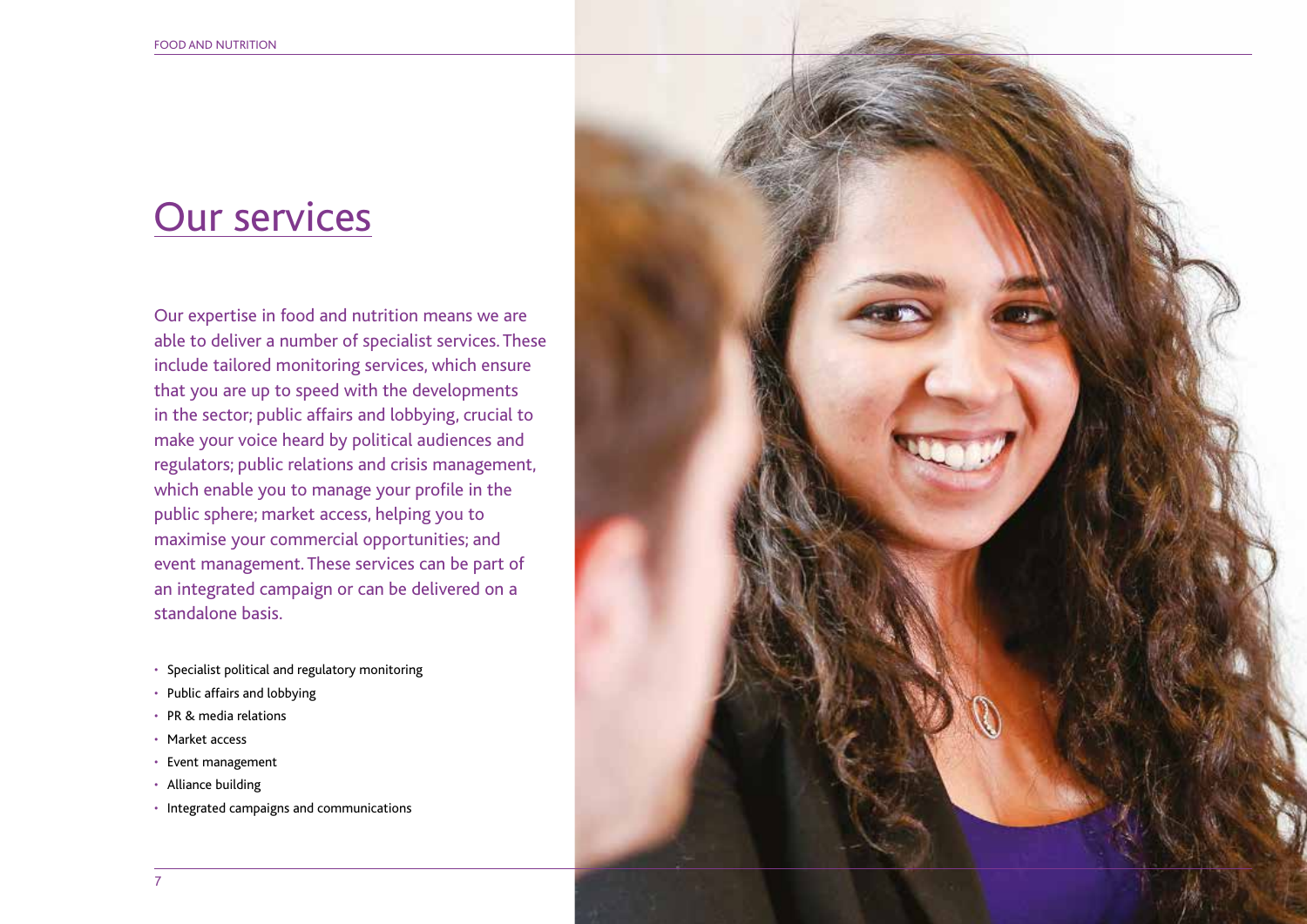### Our services

### SPECIALIST POLITICAL AND REGULATORY MONITORING

Ongoing changes to food legislation have a considerable impact on both consumers and businesses. Being aware of what is going to happen and being able to anticipate and prepare for these changes provides an important advantage over potentially unprepared competitors.

The Whitehouse Consultancy team has been monitoring activity in this sector for many years and is perfectly placed to deliver comprehensive monitoring services tailored to your individual needs. We liaise on a regular basis with regulators and policymakers, following the political trends and complex decision-making processes both at European and national level.

Most importantly, however, we go beyond simple monitoring services: we analyse and explain to you how the developments could impact on your organisation and what steps to take to mitigate any potential problems.

We monitor a diverse range of sources, ranging from scientific opinions and technical meetings of the European Food Safety Authority; discussions within the European Commission Standing Committee on the Food Chain and Animal Health (SCFCAH); debates in the Environment, Public Health and Food Safety (ENVI) Committee of the European Parliament; meetings of the Council and developments at national level, including on wider public health issues.



Our political and regulatory monitoring is at the foundation of our public affairs work. We use this information to inform our strategies and identify where, when and how our clients can contribute to the policy-making process, identifying any challenges and opportunities that might be encountered along the way.

Key to our work for our clients is determining who can best influence the changes they wish to see and how best to inform their decision making processes. We help hone our clients' messages to ensure they are relevant to each audience they address, providing training if necessary to ensure they perform to the best of their ability in front of a range of audiences and stakeholders.

At all times we ensure our clients are engaged in an open, effective and transparent dialogue with decision makers.

### PR & MEDIA RELATIONS

A presence in the media can be vital in raising awareness of an organisation's position and views, gaining public support, building and promoting a brand or product or mitigating a crisis. The Whitehouse Consultancy knows that, done properly, public relations and media relations are powerful tools that can play a significant part in helping our clients to achieve their objectives.

We believe our clients should make news rather than just respond to it. This is the foundation of all our public relations strategies. We work with our clients to communicate their news and opinions in a way that will capture the attention of their audience.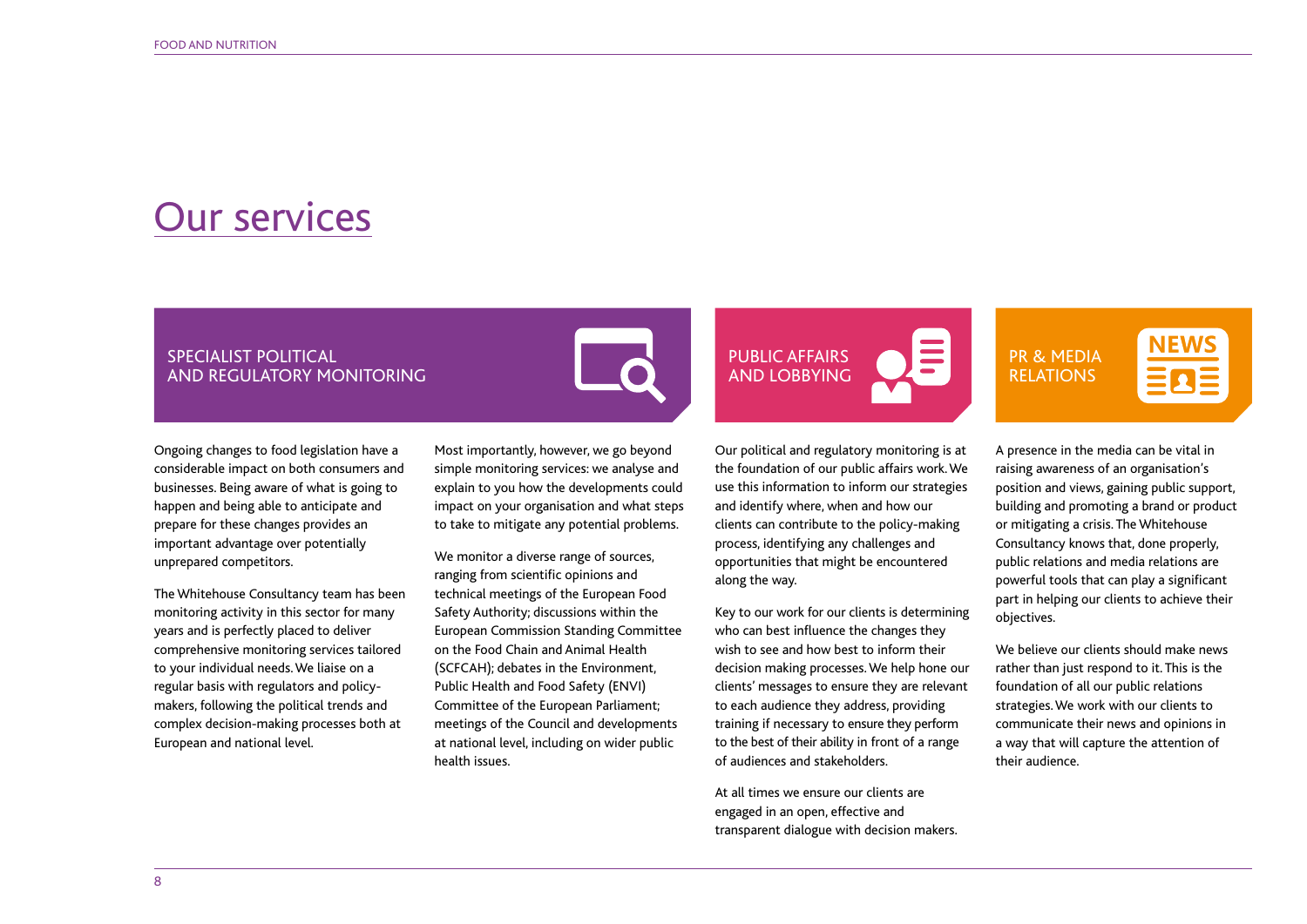MARKET **ACCESS** 

### Our services

The food and nutrition sector is extensively affected by the political environment and changes in policy and regulation, which can present both opportunities and threats. Many organisations also look to offer their services to public sector bodies. Identifying relevant policy changes and procurement

opportunities can be critical to an organisation's development. This is an important part of the service that we provide.



The Whitehouse Consultancy works with clients to deliver events and events programmes which bring together key stakeholders, encourage and inform debate and raise awareness of important issues.

The events we organise range in size and type from small round table discussions and dinners to large scale receptions, conferences and ceremonies. This involves working closely with our clients to manage budgets and suppliers, identify key stakeholders and speakers, distribute invitations and collate RSVPs and manage the event on-site.

A core principle of our approach is that an event should not just be something that is over in a day; we make sure that events result in follow-up activities that help our clients achieve their long-term objectives and contribute to their stakeholder engagement.



Certain goals – notably in the food and nutrition sector – can only be achieved by a number of organisations working together and acting in concert. The Whitehouse Consultancy has helped set up and provides secretariat services to the European Specialist Sports Nutrition Alliance (ESSNA) and the European VLCD Industry Group.

Following the formation of these alliances, we then undertake all administrative work, including expanding membership, and provide strategic political advice.

INTEGRATED CAMPAIGNS & **COMMUNICATIONS** 

Campaigns work best when their various threads – political lobbying, media engagement, effective public relations and event management – all work in harmony. At The Whitehouse Consultancy, we pride ourselves on developing and implementing strategies for our clients in which services are delivered as part of an integrated approach that has the client's goals at its heart.

Our work is outcomes-driven, meaning that everything we do is considered and every strategy we write has clearly defined objectives so that our clients know what success will look like and so that progress towards achieving goals can be regularly assessed.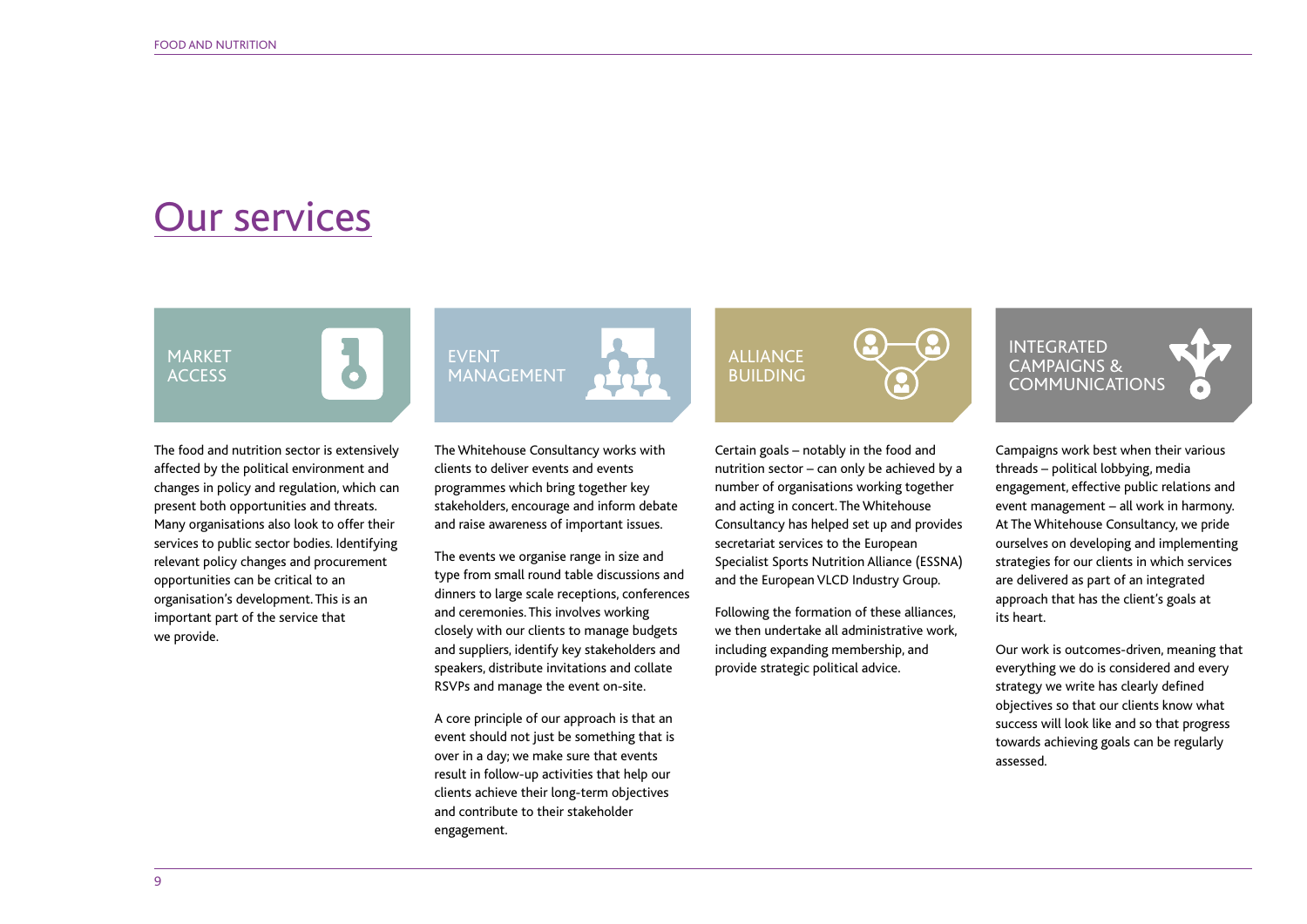

### Health foods and supplements

Businesses operating in the vitamins, minerals and nutritional and health foods industry continue to face significant regulatory and policy threats that could seriously impede growth and damage future prospects. This is not solely the result of new legislation, such as the Food Supplements Directive and Nutrition and Health Claims Regulation, but also as a result of policy makers' perceptions of such products.



The Whitehouse Consultancy has supported many businesses specialising in this sector, including Holland & Barrett and Vitabiotics, as well as trade bodies such as the Health Food Manufacturers Association and consumers organisations such as Consumers for Health Choice. Our successes for clients in this sector include:

#### **Maximum permitted levels**

We have supported efforts to avoid the setting of overly restrictive maximum permitted levels for vitamins and minerals in food supplements, successfully ensuring that such levels have still not been set, more than a decade after the relevant legislation was passed.

#### **Nutrition and health claims**

On nutrition and health claims, we have vigorously represented our clients' views at numerous meetings and other events regarding the adoption of the Community list of permitted health claims, and continuously engage with a number of claims relevant for the sector.

### **EFSA fees**

We helped block proposals for the widespread introduction of charges for the processing of dossiers by the European Food Safety Authority (EFSA).

#### **Tax loopholes**

We have worked to close tax loopholes for Channel Islands based companies who were refusing to implement relevant EU legislation and damaging compliant UK businesses.

### **Engagement with regulatory bodies**

We have built strong relationships with key regulatory bodies in the UK, including government departments, non-departmental public bodies and civil servants.

#### **Europe**

Similarly, we have developed strong relationships with relevant political audiences in Europe, including key Members of the European Parliament (MEPs), officials within the European Commission, policy experts in regulatory agencies in different European countries, Permanent Representations and important figures within EFSA.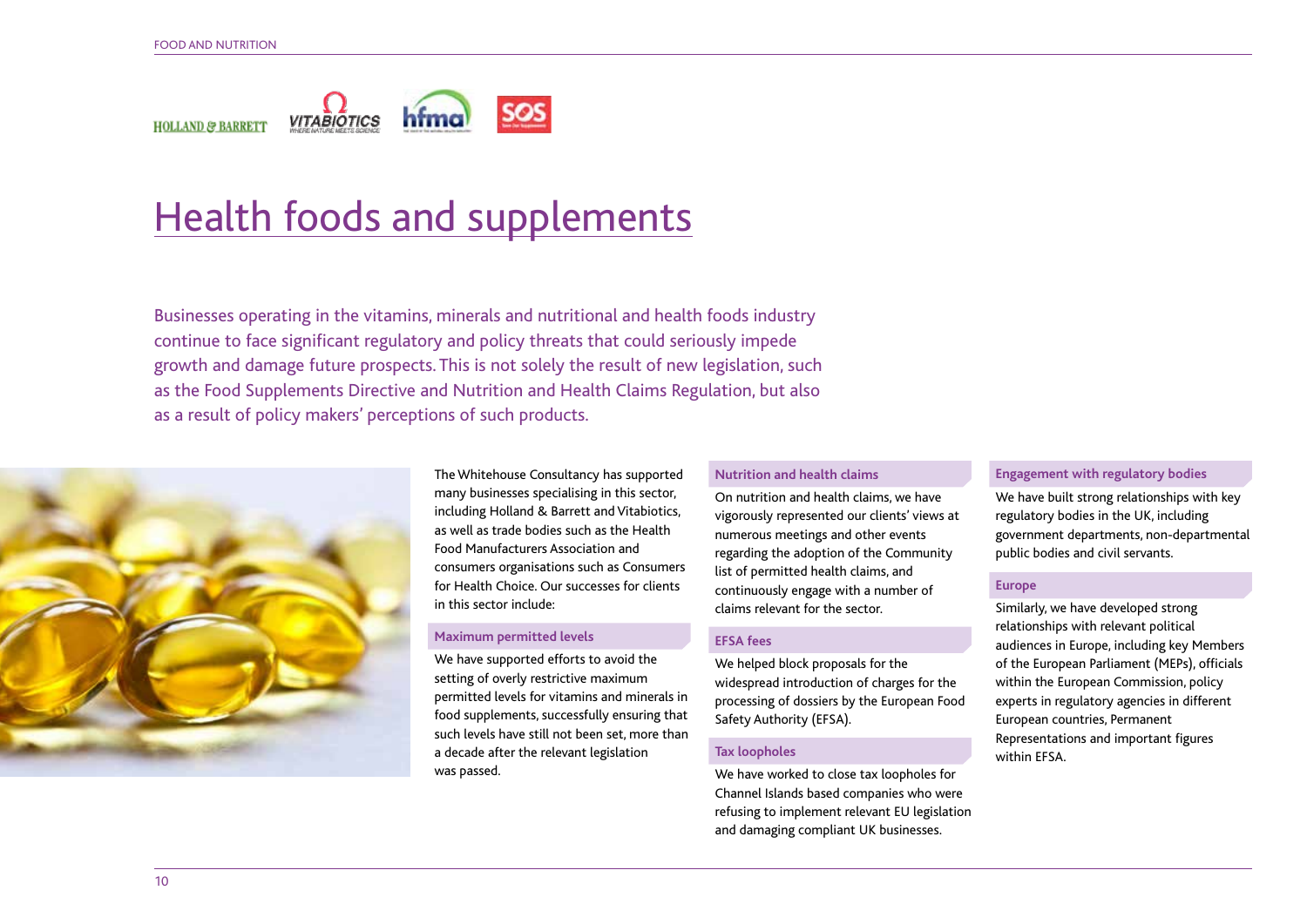



### Dietetic foods

The Whitehouse Consultancy has a great deal of experience working with organisations in the dietetic food sector - in particular sports nutrition and slimming foods - helping them to influence policy, engage with key stakeholders, create political support and raise awareness of issues.

The Whitehouse Consultancy helped set up and, for the past eleven years, has provided secretariat support, public relations and public affairs advice to the European Specialist Sports Nutrition Alliance (ESSNA) and the European Very Low Calorie Diet (VLCD) Industry Group. We have also provided public affairs support to a number of individual businesses in this sector including Maxinutrition, CLF Distribution Ltd, LighterLife and the Cambridge Weight Plan.

This sector has been particularly affected by the revision of the EU legislation on dietetic foods, Directive 2009/39/EC on foodstuffs intended for particular nutritional uses. ESSNA and VLCD have become authoritative voices for the industry in dialogue, and are regularly consulted by the European Commission's officials, national experts, parliamentarians and journalists.

We have delivered specific and concrete results for their members:

#### **Sports nutrition**

We successfully worked with our clients to block the introduction of a flawed draft directive on sports nutrition products in 2003/2004.

More recently, we blocked inclusion of sports nutrition in the scope of the new Regulation on Foods for Specific Groups replacing the PARNUTS Framework Directive. We are currently engaging with the authorities on implementation for this Regulation to ensure an appropriate final outcome for the subsequent report on sports nutrition regulation to be prepared by the Commission.



#### **Slimming foods**

For slimming foods, we worked with our clients to block the classification of such products as foods for special medical purposes, an outcome which would have seriously damaged businesses, and their customers, in this sector.

#### **Engagement with EU Commission**

The Whitehouse Consultancy has also managed to get clients seats at the Commission's table to participate in discussions and influence proposals before they have even been drafted.

#### **Non-compliance campaign**

We have also taken forward a very successful campaign against companies selling uncompliant and often dangerous products which were tarnishing the reputation of the sector.

*"ESSNA was formed to represent the specialist manufacturers across Europe, lobbying the European Commission and the member states to ensure that the proposed sports nutrition directive accurately reflected the needs of all the athletes that currently use these products. This was seen as a mammoth task and we would not have got off the ground without Chris Whitehouse and his team's expert advice, direction and support. With their assistance we are now making progress that at the outset of this work seemed almost unattainable. On behalf of all the companies that ESSNA represents I would like to extend our thanks."*

*Dr Adam Carey Chairman, European Specialist Sports Nutrition Alliance*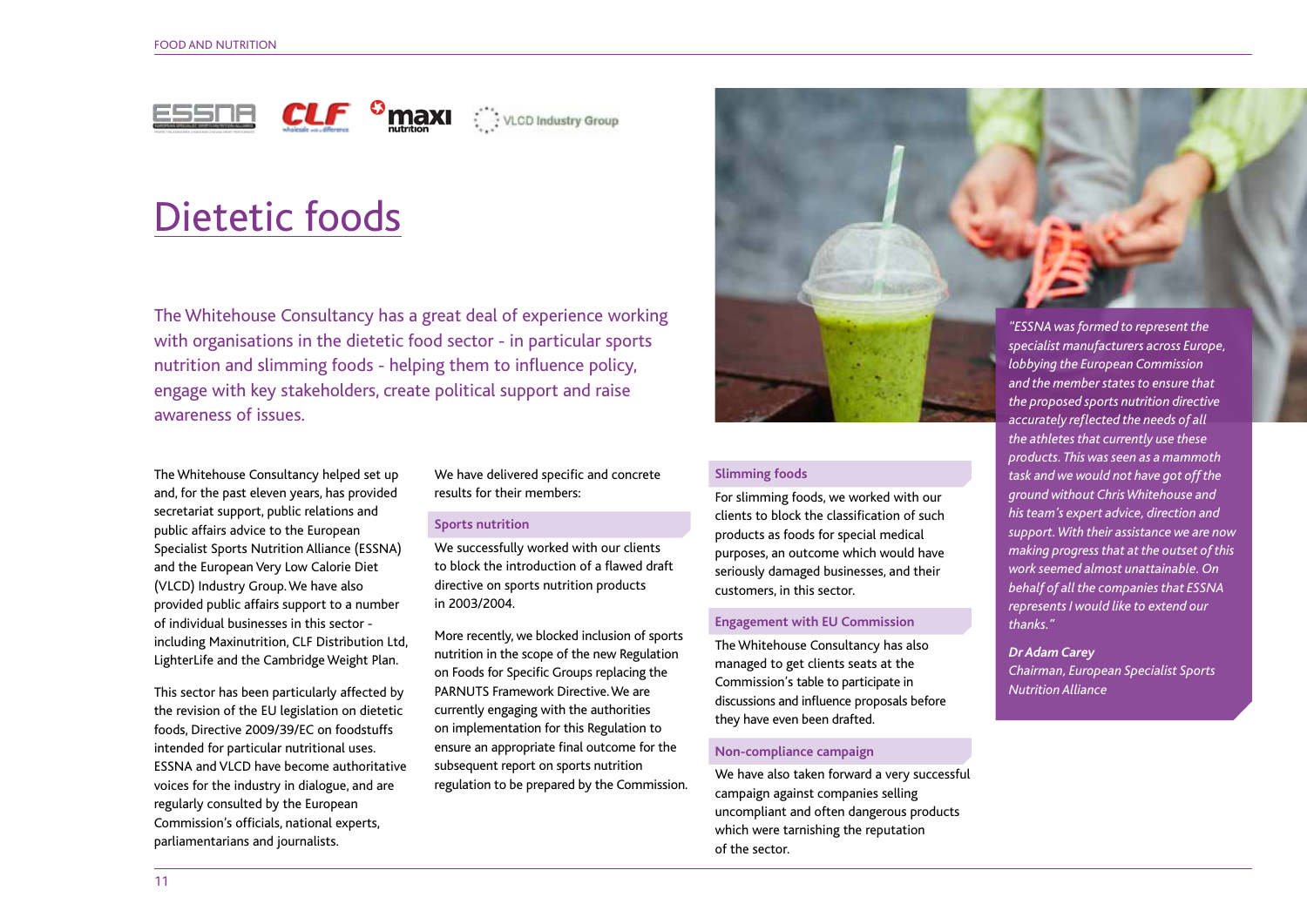

VLCD Industry Group

## Ingredients, additives and flavourings

Beyond specialist foods or supplements, The Whitehouse Consultancy also works with the industry to ensure a favourable regulatory climate for key ingredients, additives or flavourings. We monitor activity in this sector, both the work of food safety agencies and the responses of policy makers. Our work with Ajinomoto has, for example, helped to ensure a positive policy and regulatory outcome for popular sweetener aspartame.

Legislation in this area is constantly evolving, with the establishment and update of European Union lists of authorised additives, flavourings or enzymes and continuous scientific assessment. A number of issues are still dealt with at national level and the shape of future regulation remains obscure, in particular for botanical substances and their associated health claims and for substances other than vitamins and minerals.

Meanwhile, how novel ingredients are regulated within the EU is currently the subject of fierce debate. We support our clients in ensuring the best possible outcome for their products and that their views are duly taken into account.

### **Food safety**

Working with Ajinomoto, manufacturer of the sweetener Aspartame, we have notably helped to ensure that the safety of this ingredient is, once and for all, confirmed through extensive studies by the European Food Safety Authority and the UK Food Standards Agency.

### **Evidence based**

The unjustified and unscientific media-driven controversy and associated parliamentary debates are appropriately monitored and responded to where a positive difference can be made. Aspartame is properly positioned and evidence and information provided so that policy makers can make informed policy decisions, rather than making decisions based only on media hyperbole and uninformed opinion.

#### **Emerging opportunities**

We are taking advantage of emerging opportunities, an example of this is close monitoring of a campaign recently launched by Public Health England in the framework of their Change4Life scheme, which focusses on encouraging people to make "healthy swaps" in their diets. The Smart Swaps campaign is urging families to make simple food swaps such as switching from sugary drinks to sugar-free or diet drinks that contain sweeteners such as aspartame.

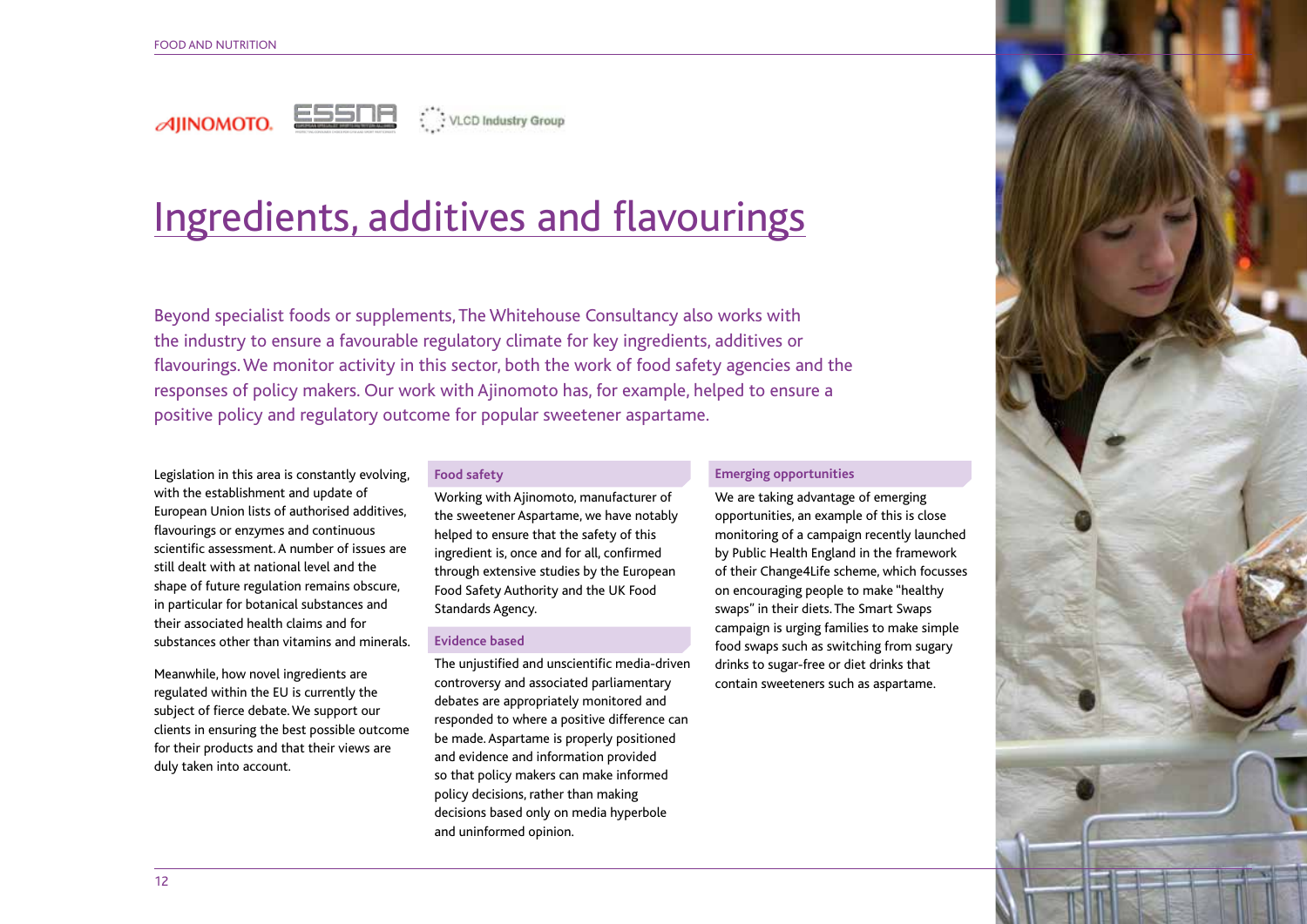### DAYMAJ0745

### International trade and customs issues

The Whitehouse Consultancy also works on complex international trade and customs issues, engaging not only with authorities in the EU, but also with the relevant authorities of other countries worldwide. Working with a US manufacturer of whey protein products, Dymatize; its European importer; the US Department of Commerce and the European Commission, we have successfully pressed for solutions to a problematic regulation that directly resulted in higher import duties.



Trade and customs issues are now more than ever a part of the debate, in particular in light of the proposed Transatlantic Trade and Investment Partnership (TTIP). It is important to follow these debates with great attention, as these will have a direct impact on consumers and businesses alike.

More generally, trade and customs issues can have an important impact on the profitability of a number of commercial transactions, and we support our clients in ensuring any issues that arise are addressed in an efficient manner.

We are currently working on behalf of a US company on an issue involving an EU Regulation which contains a flawed test for milk fat that calculates import duties on certain whey protein products. Due to this flaw, the test results in a considerably higher import duty being levied on the products.

#### As a result of our work:

- The European Commission experienced considerable political pressure from a number of different sources to revise its legislation.
- Draft legislation to remedy the situation is now on the table. This will cut our client's duty bills, resulting in huge savings.
- The Whitehouse Consultancy has established regular contact with US authorities, including the US Department of Commerce, the US Food and Drug Administration and the US Mission to Brussels.
- We have also secured the support of a number of European parliamentarians, relevant UK parliamentarians, the relevant UK Minister and Special Advisor and Her Majesty's Revenue and Customs.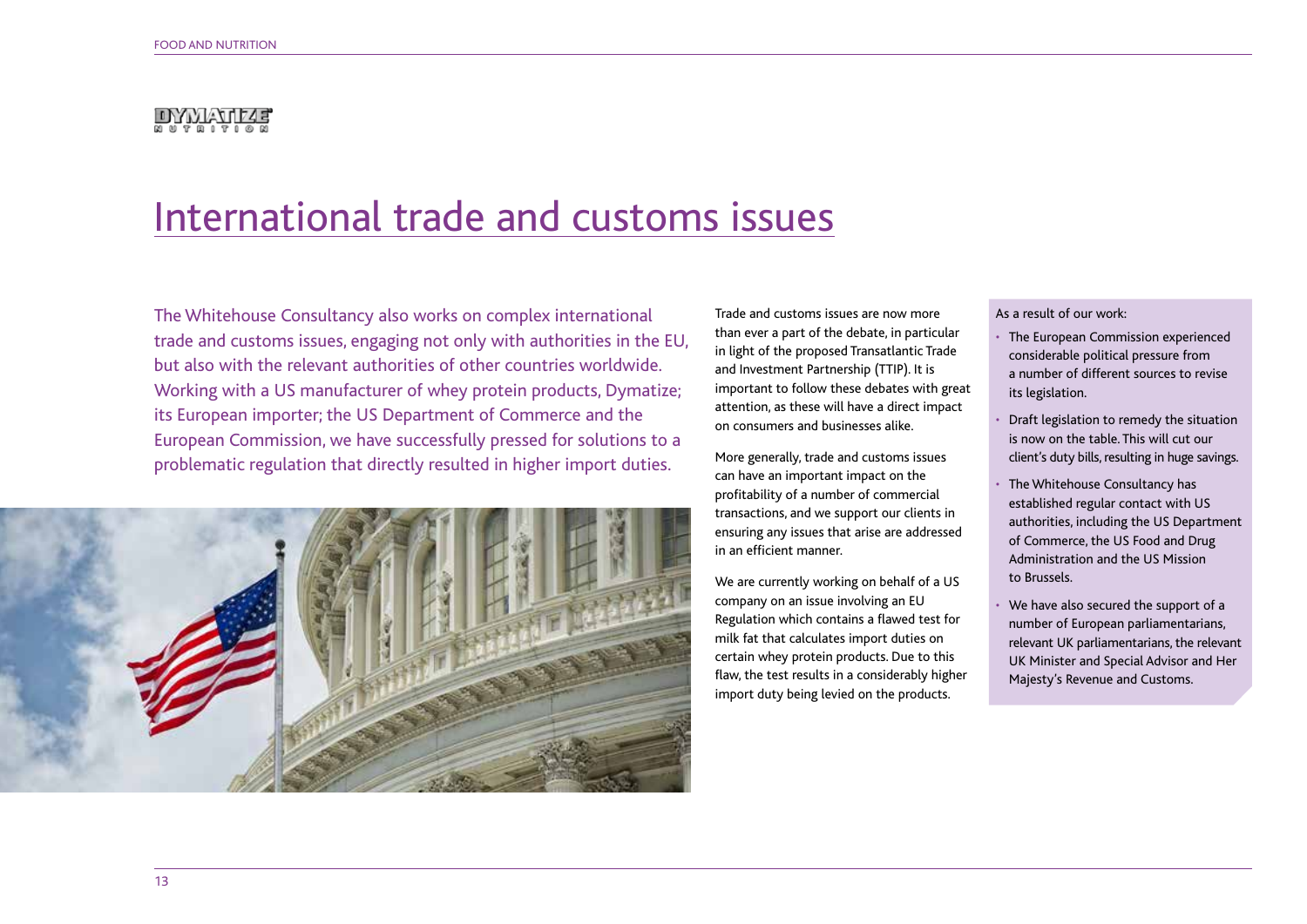

### Obesity management

The Whitehouse Consultancy helped two prominent weight-management companies, Cambridge Weight Plan and Lighterlife, position themselves as key players in the fight against obesity, one of the most pressing public health problems facing the country. We also organised and ran the first National Obesity Awareness Week, on behalf of the National Obesity Forum.

#### **NHS changes**

With dramatic changes to the NHS in England having taken place since the election of the Coalition Government in May 2010, The Whitehouse Consultancy has provided expert advice in helping these companies navigate their way through a complicated system.

#### **Engagement with government bodies**

This has involved building contacts with the new bodies involved in tackling obesity, from the smallest local level to the most senior civil servants based in Whitehall, to the extent that Cambridge Weight Plan and LighterLife are now regularly invited to informal round-table meetings with key government advisors to discuss obesity issues.

#### **Parliamentary influence**

We have also sought to build support for private providers of weightmanagement programmes amongst senior parliamentarians with an interest in this issue, including establishing contact with the Minister and the Shadow Minister and briefing members of the powerful and respected Health Select Committee.

### **Promoting expertise**

This has resulted in a considerable increase in interest in the work of the providers, from local authorities keen to work with providers to pilot their own individual approach to combating obesity, through to national agencies drawing on the expertise of the providers involved when considering how to help people lose weight and live healthier lives.

#### **Public awareness and action**

The Whitehouse Consultancy also organised and ran the first National Obesity Awareness Week for the National Obesity Forum – inspiring a national debate on obesity as a public health issue through an extensive programme of events, supporter engagement, Parliamentary activity and more than 200 pieces of coverage in the national, local, regional and specialist media. The week itself saw a number of events taking place throughout the country at a local and national level, including a reception at Number Ten Downing Street. Preparations are now already underway for National Obesity Awareness Week 2015.



*history of the National Obesity Forum. We have been astounded at the level of attention it has gathered, and are enormously grateful for The Whitehouse Consultancy's commitment, creativity and skill in making it possible."* 

*Professor David Haslam, Chair, National Obesity Forum*